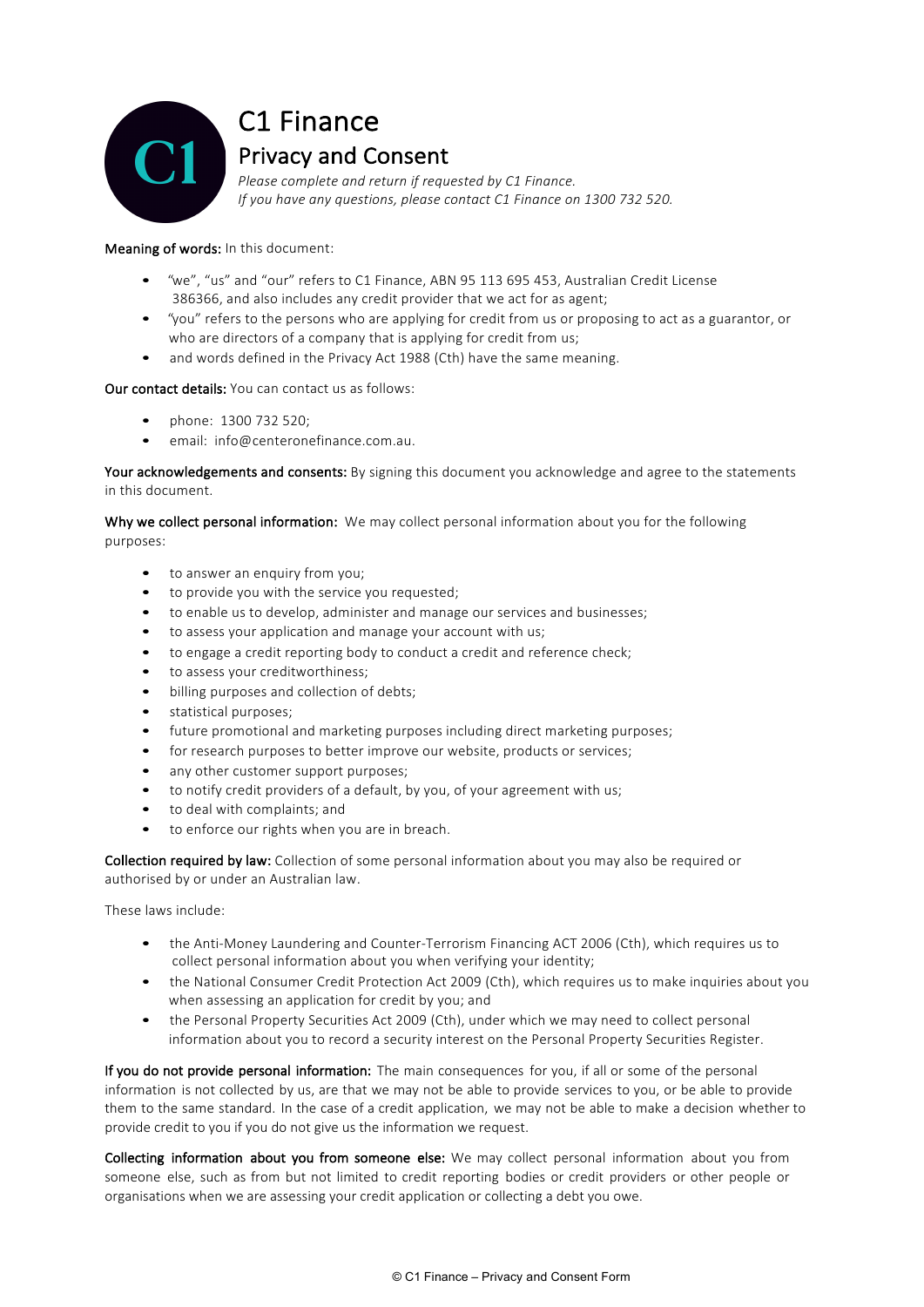Disclosure of personal information: We usually disclose personal information of the kind collected by us to:

- related companies of ours;
- distributors and introducers of our products and services;
- credit reporting bodies;
- other credit providers and insurers;
- service providers including mail-houses, printers, call centres, marketing companies, and technology providers;
- government bodies;
- persons who act as your guarantor or who provide security for credit to you;
- debt collectors and assignees of your debts;
- a recognised external dispute resolution scheme of which we are a member; and
- our professional advisors, including our lawyers, auditors and accountants.

You agree that we may disclose personal information about you to these persons for the purposes for which we collect it where permitted by law, including the Privacy Act. You acknowledge that we may provide your personal information to these persons when required by law.

Credit reporting bodies: The credit reporting bodies that we are likely to disclose your personal information to are:

Equifax Advantage, PO Box 964 North Sydney NSW 2059, 1300 762 207, corrections@veda.com.au

Disclosure to us for commercial credit and guarantees: A credit reporting body may disclose credit reporting information about you to us if we request the information:

- to assess an application for commercial credit made by you to us;
- to collect overdue payments in relation to commercial credit provided by us to you;
- to assess whether to accept you as a guarantor in relation to credit provided by us to another person or credit for which an application has been made to us by another person.

Disclosure to us for permitted purpose: A credit reporting body may also disclose credit reporting information about you to us for a purpose permitted by the Privacy Act. This includes assessing an application for consumer credit by you.

Disclosure by us to other credit providers: We may disclose credit eligibility information about you to another credit provider with an Australian link for any of the following purposes:

- to assess an application for credit by you;
- to assess you becoming a guarantor;
- to assess your creditworthiness;
- to notify credit providers of a default by you of your agreement with us; or
- to advise credit providers of the status of your agreement with us, where you are in default with credit providers.

Disclosure by us to a guarantor or security provider: We may disclose credit eligibility information about you if we have provided credit to you or you have applied to us for credit, and the disclosure is to a person with an Australian link for the purpose of that person considering whether to offer to act as a guarantor or to offer property as security for the credit. We may also disclose this information to a person with an Australian link who is a guarantor in relation to credit provided by us to you, or who has provided property as security for such credit.

Personal information you give us about another person: If there is another person named in an application for credit, you may need to provide their personal information to us. You warrant that the other person has consented to the collection of their personal information by us for the reasons it is being collected.

**Privacy policy:** Our privacy policy has information about how you may access personal information about you that we hold and seek the correction of such information, and how you may complain about a breach of the Australian Privacy Principles or any registered privacy code that may bind us. Our privacy policy also explains how we will deal with such a complaint. You can get a copy of our privacy policy online at